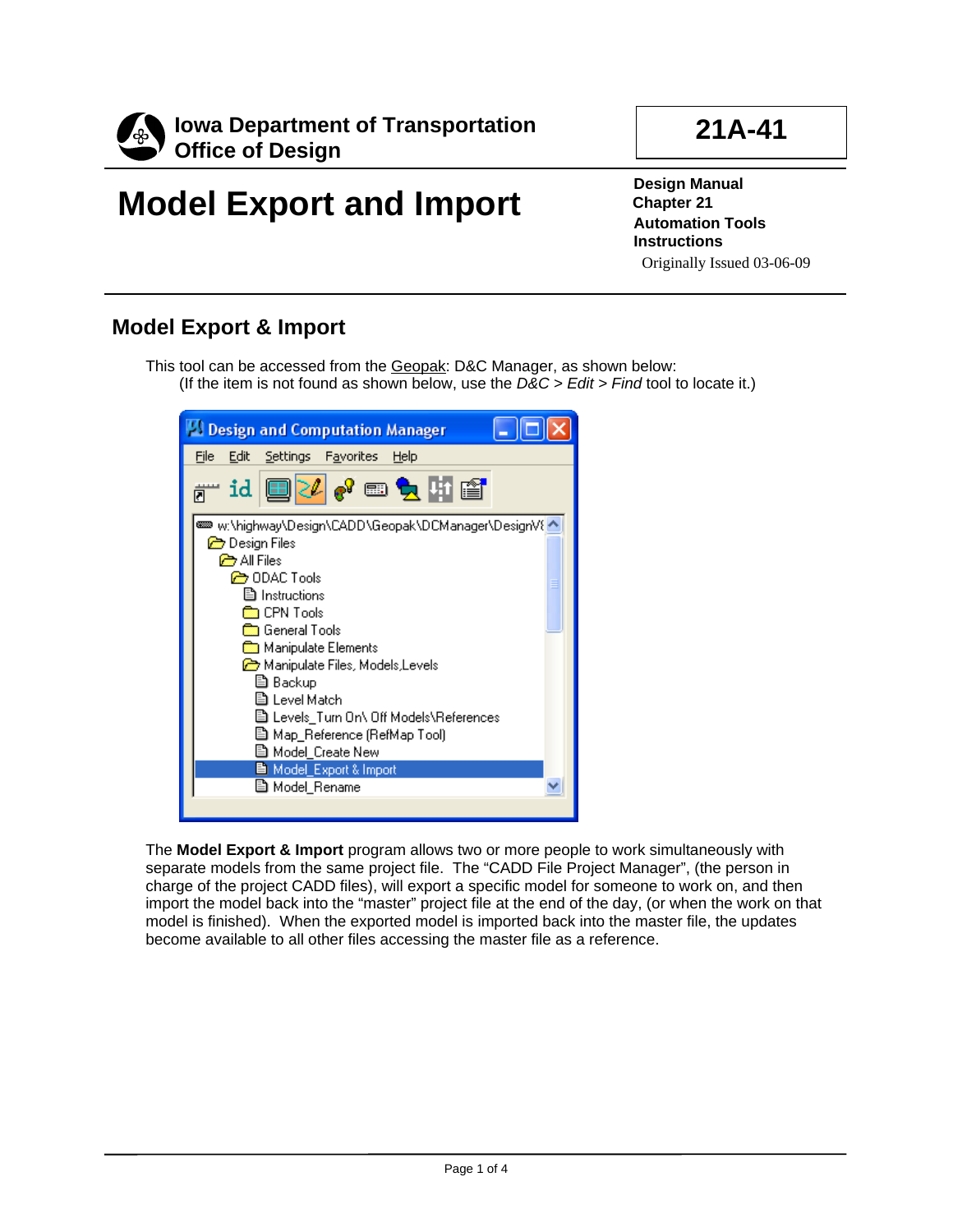#### **Export**

When the D&C **Model\_Export & Import** item is *double-clicked*, the dialog shown below is displayed.

| Import\Export Model                                                                        |        |                                                                                  |  |
|--------------------------------------------------------------------------------------------|--------|----------------------------------------------------------------------------------|--|
| Model to be Imported\Exported:                                                             |        | File Location is where the orginal file exists. Please do not move exported File |  |
| W:\Highway\Design\AutomationSection\Test\DLO\0803001004\Design\DET_0050_US_30_Exported.dsn |        |                                                                                  |  |
|                                                                                            |        |                                                                                  |  |
| Cancel                                                                                     | Import | Export                                                                           |  |
|                                                                                            |        |                                                                                  |  |

The exported model name is created automatically, as shown above. (Example: The program replaces the file name of "*08030069*" with the model name of *"DET\_0050\_US\_30"* and adds the suffix "**\_Exported***"* to the end of the file name.) This name should not be changed, because the import portion of this program will be searching for this exact name format.

The **Cancel** button stops the procedure and ends the program.

The **Export** button causes the file listed in the text field, shown above, to be created in the same directory as the active file.

When the "Export" is complete, very large red text, similar to that shown below, will be placed in the original model location, in the master file, on level "**dsnTextExportedModel**". This text will completely cover any region of the file that should be used with the State Plane Coordinate System within Iowa. Therefore, anyone viewing or referencing this model will instantly know that the model is presently being worked on in an exported mode. The "exported text" is very large, (tx=5000), so it may be necessary to "zoom out" to view it. (The blue arrows below show the same large "exported" text. Three 100-scale plan sheets are covered by the letters "ex".)



As an additional safeguard, after the **Export** is complete, the program "Locks" the master file model that has been exported, allowing no modifications to the model in the master file while it is exported. After using the **Model\_Export & Import** program to **Import** the model back in to the master file, the program will unlock the model when the import is complete.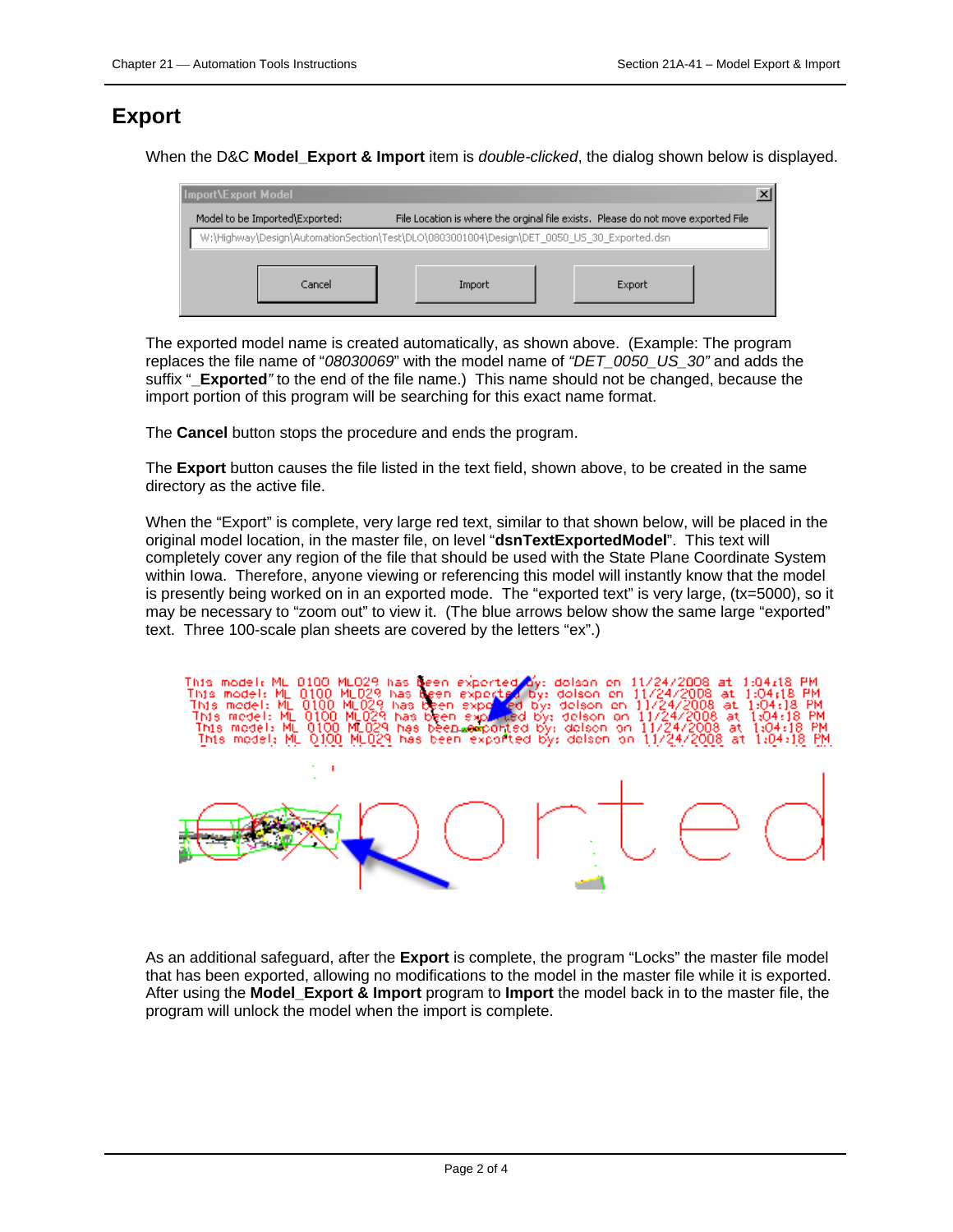#### **Import**

When all work in the exported model is complete, the updated model should be imported back into the original master file. The same **Model\_Export & Import** program, as shown above in the first dialog, should also be used for the "Import" process. The **Model\_Export & Import** program must be started from within the original master "file and model" from where the model was exported. If no exported model is found, the following dialog will be displayed.

| <b>MicroStation</b>                                                    |
|------------------------------------------------------------------------|
| There is no Model to import, comfirm you have the correct active model |
|                                                                        |

After locating the exported model, the program will display another dialog asking if a copy of the current "original" model, (the locked and unaltered one that still remains in the master file), should be saved as an alternate model in the ".alt" file before it is replaced with the updated model being imported, as shown below.

| Save copy to ALT                                  |    |  |
|---------------------------------------------------|----|--|
| Save a copy of the orginal model to the alt file? |    |  |
| Yes                                               | N٥ |  |

If a copy is to be saved as an alternate, a new *"filename.***alt***"* file will be created in the working directory, (if it does not already exist). The unaltered original model will be copied to a new model in the *"***.alt***"* file. The model name in the new alternate, (**.alt),** file will be the same as the original model name with the addition of the user login name, the time, and the date added to the end of the name, as shown below.

| <b>Models</b> |        |                                                 |                              |  |  |
|---------------|--------|-------------------------------------------------|------------------------------|--|--|
| EB.           | ft     | スピ                                              |                              |  |  |
| wpe           |        | 2D/3D Name /                                    | Description                  |  |  |
| ⋒             | 籘      | DET 0050 US 30 dolson At 9-44-AM on Mar 17 2006 | Detour.                      |  |  |
| σ             | $\Box$ | ML 0100 US30 dolson At 3-46-PM on Mar 20 2006   | Main Line                    |  |  |
| σ             |        | ML 0100 US30 dolson At 3-47-PM on Mar 20 2006   | Main Line                    |  |  |
| σ             |        | Project Overview                                | Project Overview - DEFAULT √ |  |  |
|               |        |                                                 |                              |  |  |

MicroStation does not allow the "Default" model to be exported, no matter what it has been renamed. If an attempt is made to export the "Default" model, using the **Model\_Export & Import** program, the following dialog is displayed.

| <b>MicroStation</b> |                                                                              |
|---------------------|------------------------------------------------------------------------------|
|                     | You Can Not Export the Default Model.  Please choose another Model to Export |
|                     |                                                                              |